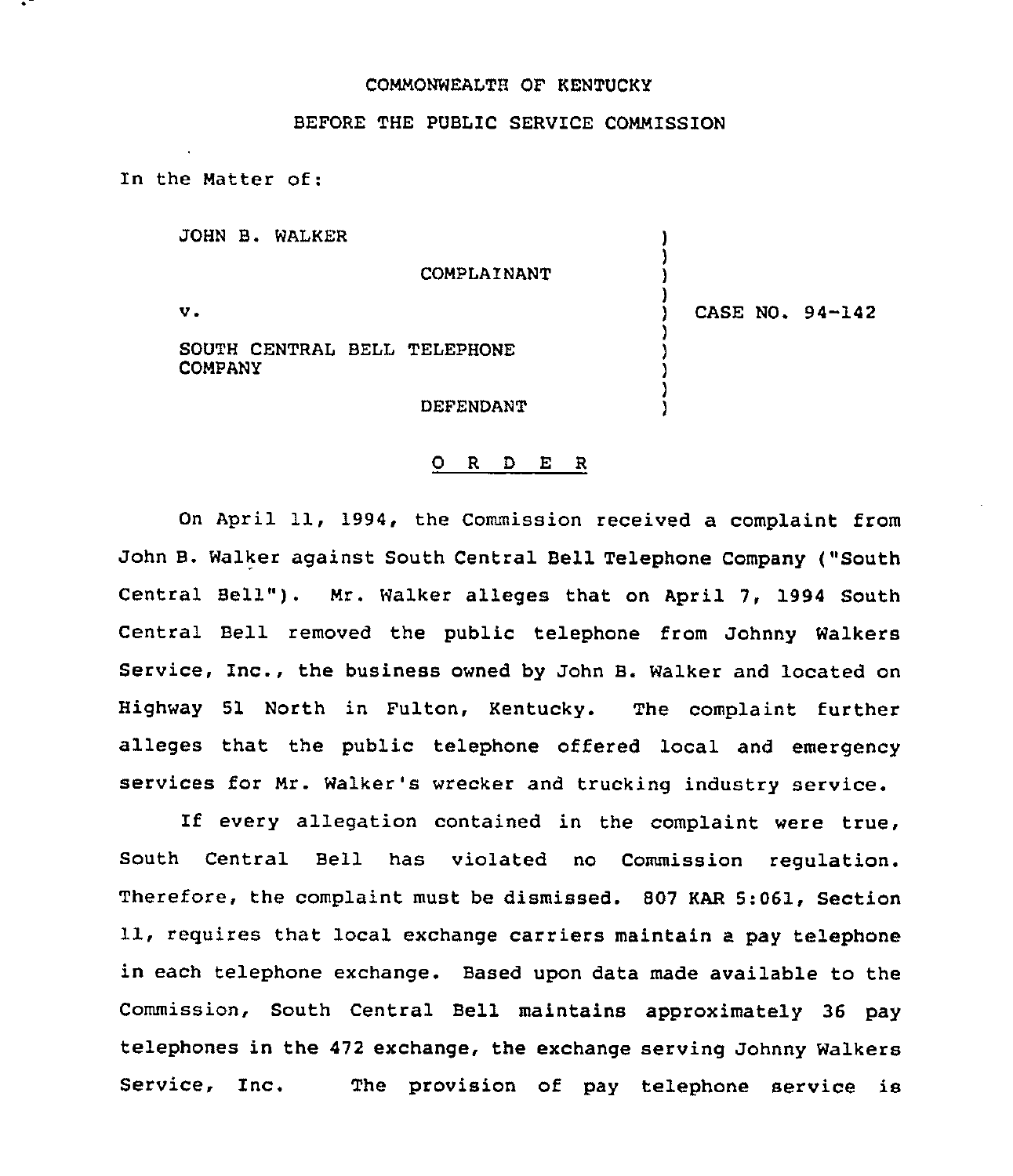competitive. Accordingly, Nr. walker may become a customer-owned coin-operated telephone provider by purchasing a coin-operated telephone and an access line from a local exchange carrier. Nr. Walker may also contact other payphone providers to serve his business.

IT IS THEREFORE ORDERED that this complaint be dismissed for failure to state a claim upon which this Commission will grant relief.

Done at Frankfort, Kentucky, this 27th day of April, 1994.

## PUBLIC SERVICE CONNISSION

Vice Chairma

Beath

ATTEST

Executive Director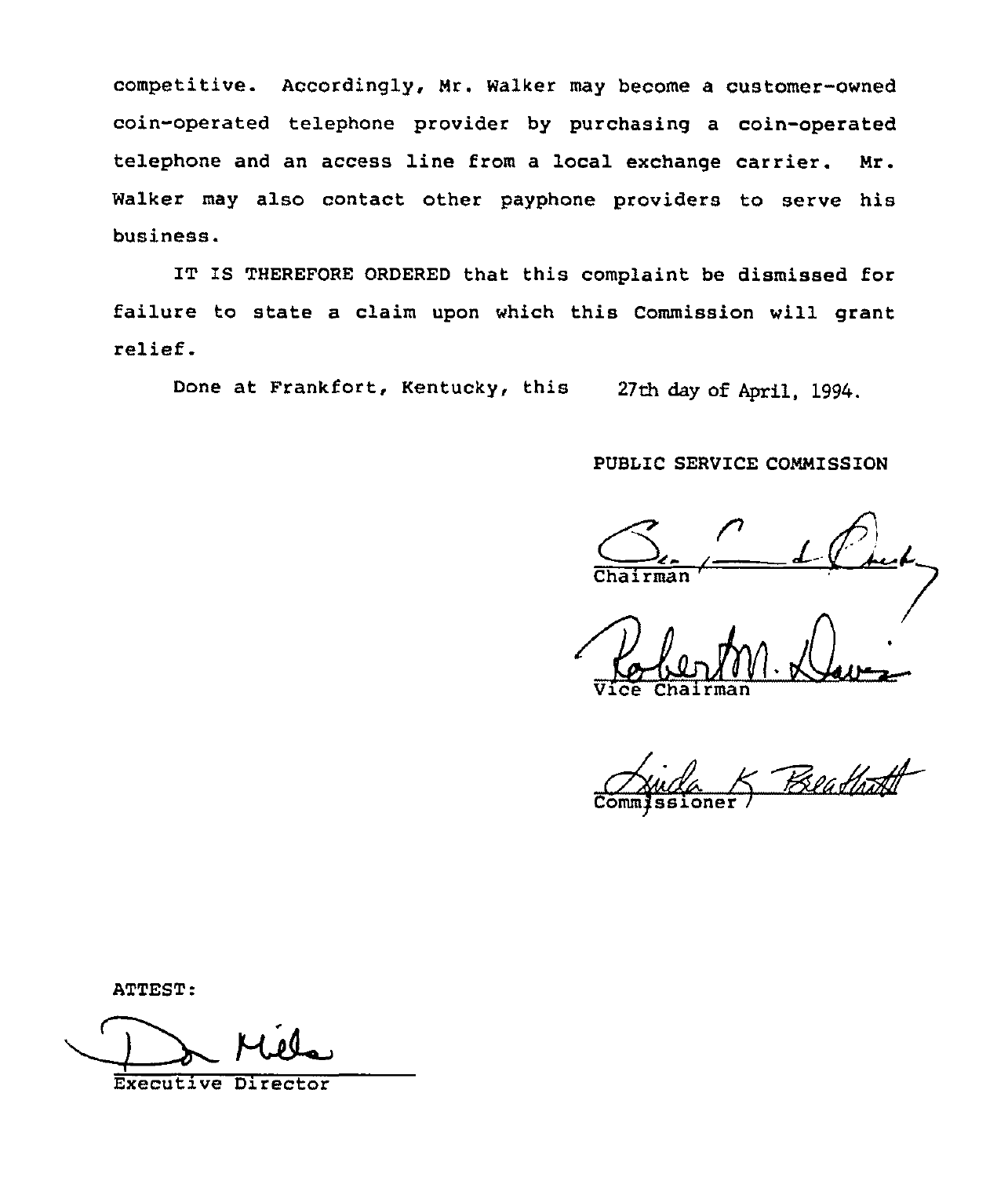COHMONWEALTH OF KENTUCKY

# BEFORE THE PUBLIC SERVICE COMMISSION

- 表 - 中

 $\sim$ 

|     | In the Matter of:                                              |                  | RECEIVED                                                 |             |
|-----|----------------------------------------------------------------|------------------|----------------------------------------------------------|-------------|
| Ι.  | John B. Walker                                                 |                  |                                                          |             |
| VS. | (Your Full Name)                                               | COMPLAINANT      | APR 1 1 1994<br><b>CHAIRMAN</b><br>P.S.C.                |             |
|     | SOUTH CENTRAL BELL                                             |                  |                                                          |             |
|     | (Name of Utility)                                              |                  |                                                          |             |
|     |                                                                | <b>DEFENDANT</b> |                                                          |             |
|     |                                                                |                  | <b>RECEIVED</b>                                          |             |
|     |                                                                | COMPLAINT        |                                                          | APR 11 1994 |
|     |                                                                |                  | PUBLIC SERVICE<br><b>COMMISSION</b>                      |             |
|     | JOHN B. WALKER<br>The complaint of                             |                  | respectfully shows:                                      |             |
|     |                                                                | (Your Full Name) |                                                          |             |
|     |                                                                |                  |                                                          |             |
| (a) | John B. Walker                                                 |                  |                                                          |             |
|     | (Your Full Name)                                               |                  |                                                          |             |
|     |                                                                |                  | 42041                                                    |             |
|     | Highway 51 N., Fulton, Kentucky<br>(Your Address)              |                  |                                                          |             |
|     |                                                                |                  |                                                          |             |
| (b) | South Central Bell                                             |                  |                                                          |             |
|     | (Name of Utility)                                              |                  |                                                          |             |
|     |                                                                |                  |                                                          |             |
|     | 810 Ky. Ave., 4th Floor, Paducah, Kentucky 42001               |                  |                                                          |             |
|     | (Address of Utility)                                           |                  |                                                          |             |
|     |                                                                |                  |                                                          |             |
| (c) | That:                                                          |                  | South Central Bell on April 7, 1994 removed the public   |             |
|     |                                                                |                  | (Describe here, attaching additional sheets if           |             |
|     |                                                                |                  |                                                          |             |
|     | telephone from its location on Highway 51 N. at Johnny Walkers |                  |                                                          |             |
|     |                                                                |                  | necessary, the specific act, fully and clearly, or facts |             |
|     | Service, Inc. in Fulton, Kentucky thus leaving the public      |                  |                                                          |             |
|     | that are the reason and basis for the complaint.)              |                  |                                                          |             |
|     |                                                                |                  |                                                          |             |
|     | without normal and emergency services of a telephone. I own    |                  |                                                          |             |

 $\alpha$  and  $\alpha$  and  $\alpha$ 

**Commercial** 

 $\mathbb{R}$  and

 $\mathbf{F}^{\perp}$